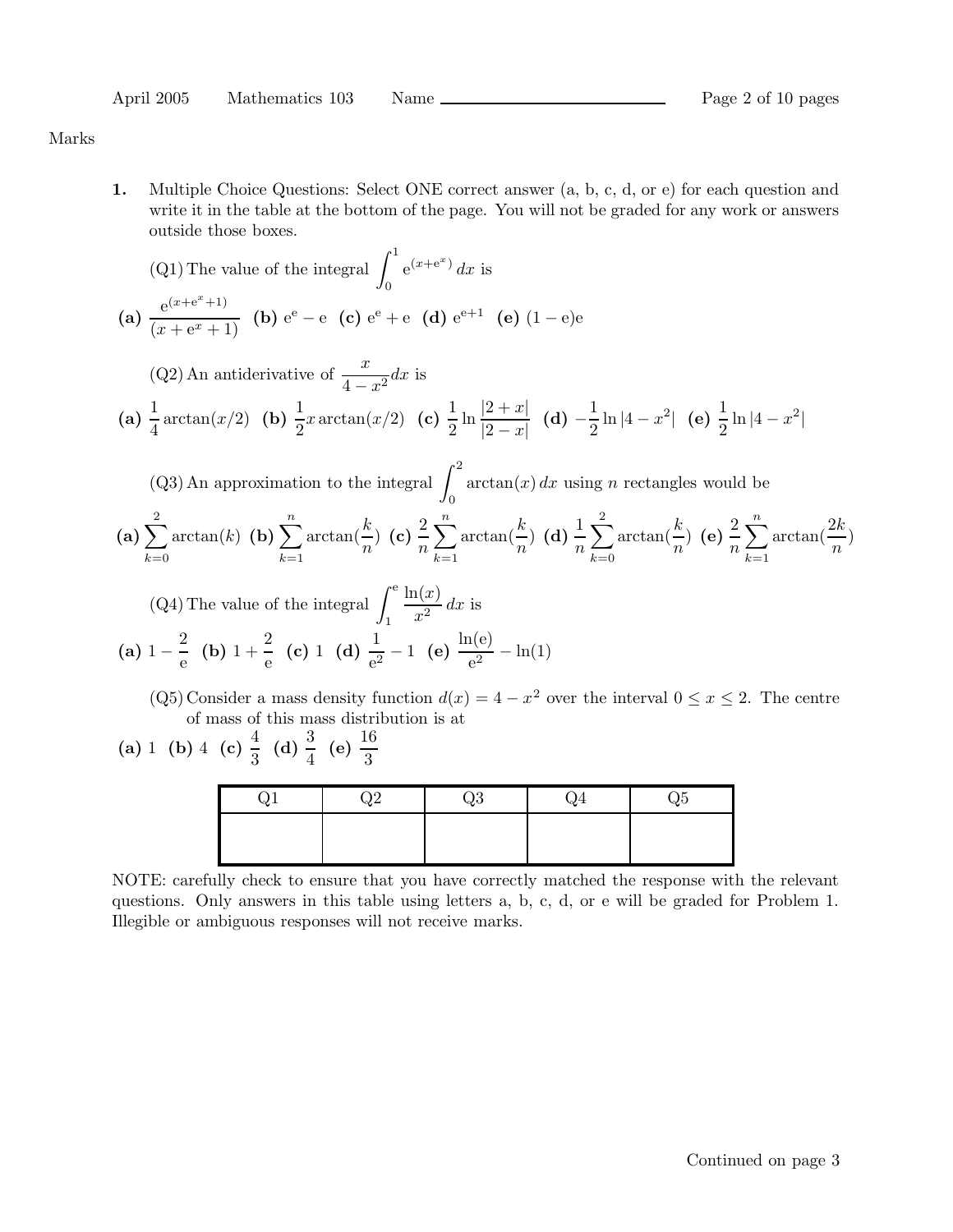[10] **2.** A certain random variable X takes values in the interval  $0 \le x \le 2$ , with probability density  $p(x) = 1 - x/2$ . Find the mean and variance of X.

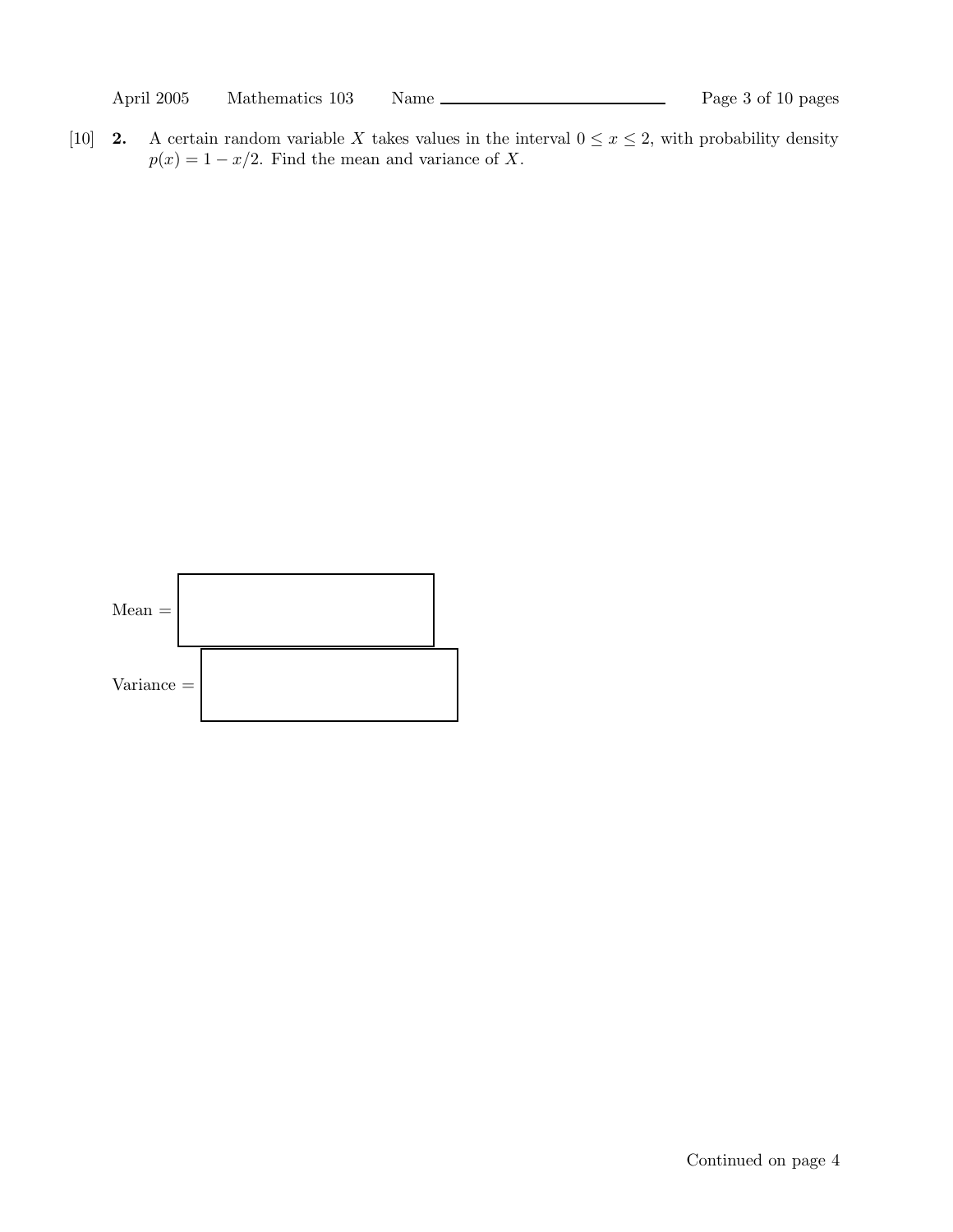- [12] **3.** Consider the cumulative distribution function,  $F(x)$  on  $0 \le x \le 10$  shown in Figure 1.
	- (a) Use the grid in Figure 2 to sketch the probability density  $p(x)$ .
	- (b) Indicate the median of this distribution on the appropriate figure.
	- (c) On both figures, indicate the probability that the value of x is in the interval  $5 \le x \le 7$



Figure 1



Figure 2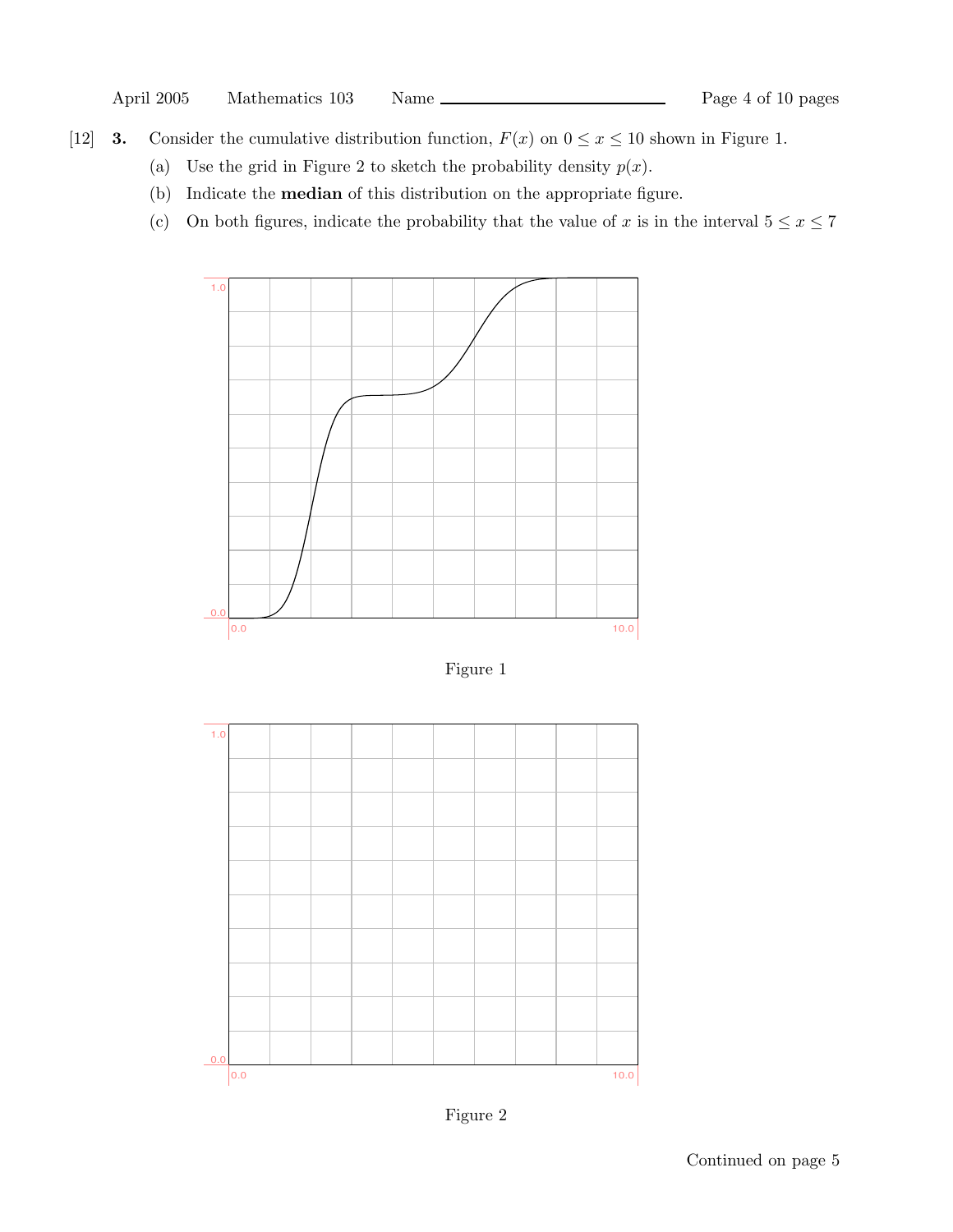[10] 4. The level of water in a reservoir changes over the year due to inflow and outflow. If the volume at  $t = 0$  is 10<sup>4</sup> cubic metres and the rate of change of volume is  $10 \sin(\pi t/10)$  cubic metres per day, where t is the time in days, find the total change in the volume between  $t = 0$  and  $t = 5$ .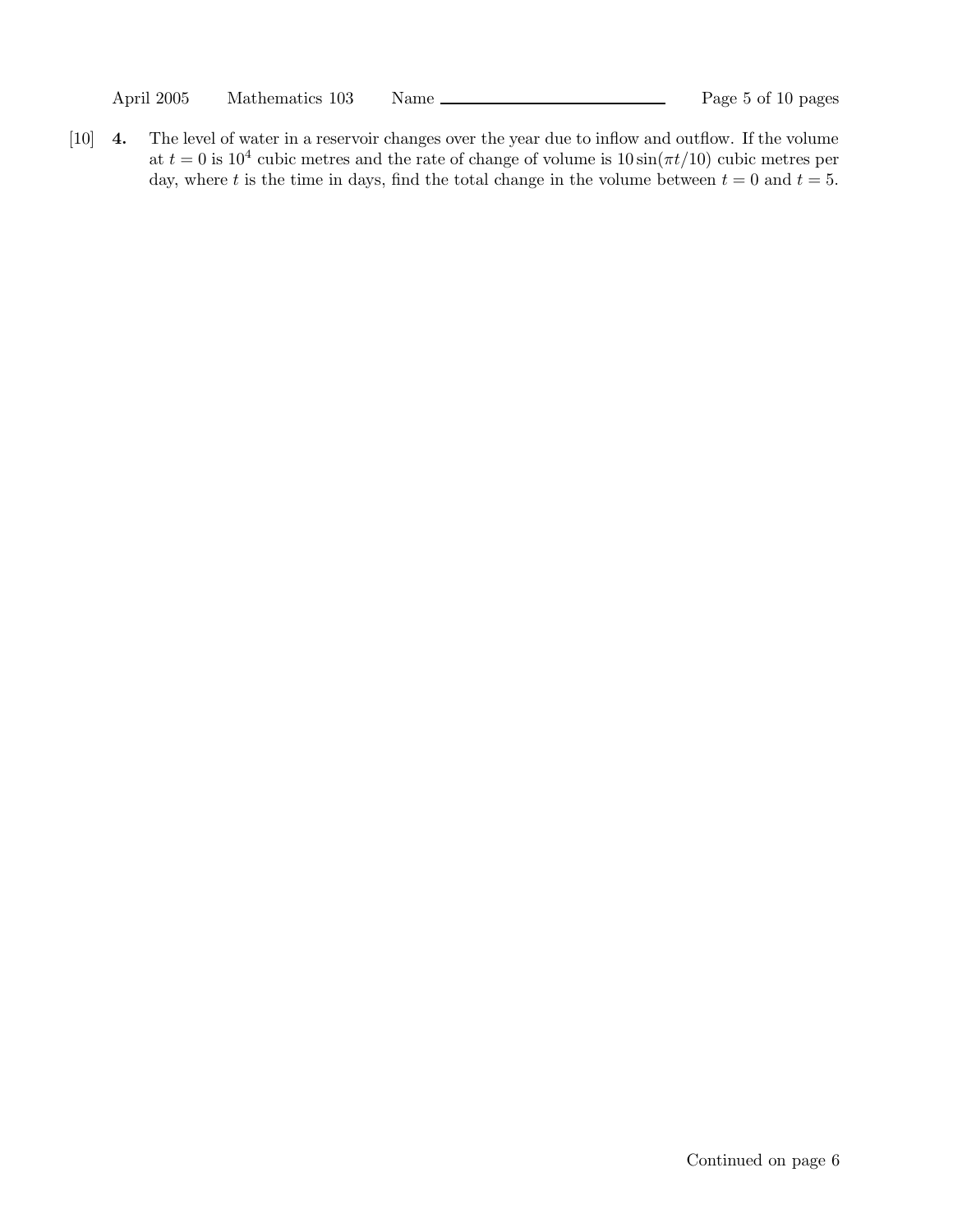April 2005 Mathematics 103 Name Page 6 of 10 pages

[12] **5.** Consider the curve given by

$$
y = f(x) = \frac{1}{x^p}, \quad 1 \le x \le B
$$

where  $p, B$  are constants, with  $B > 1$  and  $p > 0$ .

(a) Compute the area of the region between this curve and the x axis for  $1 \leq x \leq B$ . (Later, we will refer to this area as A.)



(b) Compute the volume obtained by revolving the same region about the  $x$  axis. (Later, we will refer to this volume as  $V$ .)

$$
V = \boxed{\phantom{\Bigg|}}
$$

(c) Now consider the limit as  $B \to \infty$ . For what range of values of the constant p is it true that the volume  $V$  has a finite limit while the area  $A$  becomes infinite? Explain your answer in terms of your calculations above (1 sentence).

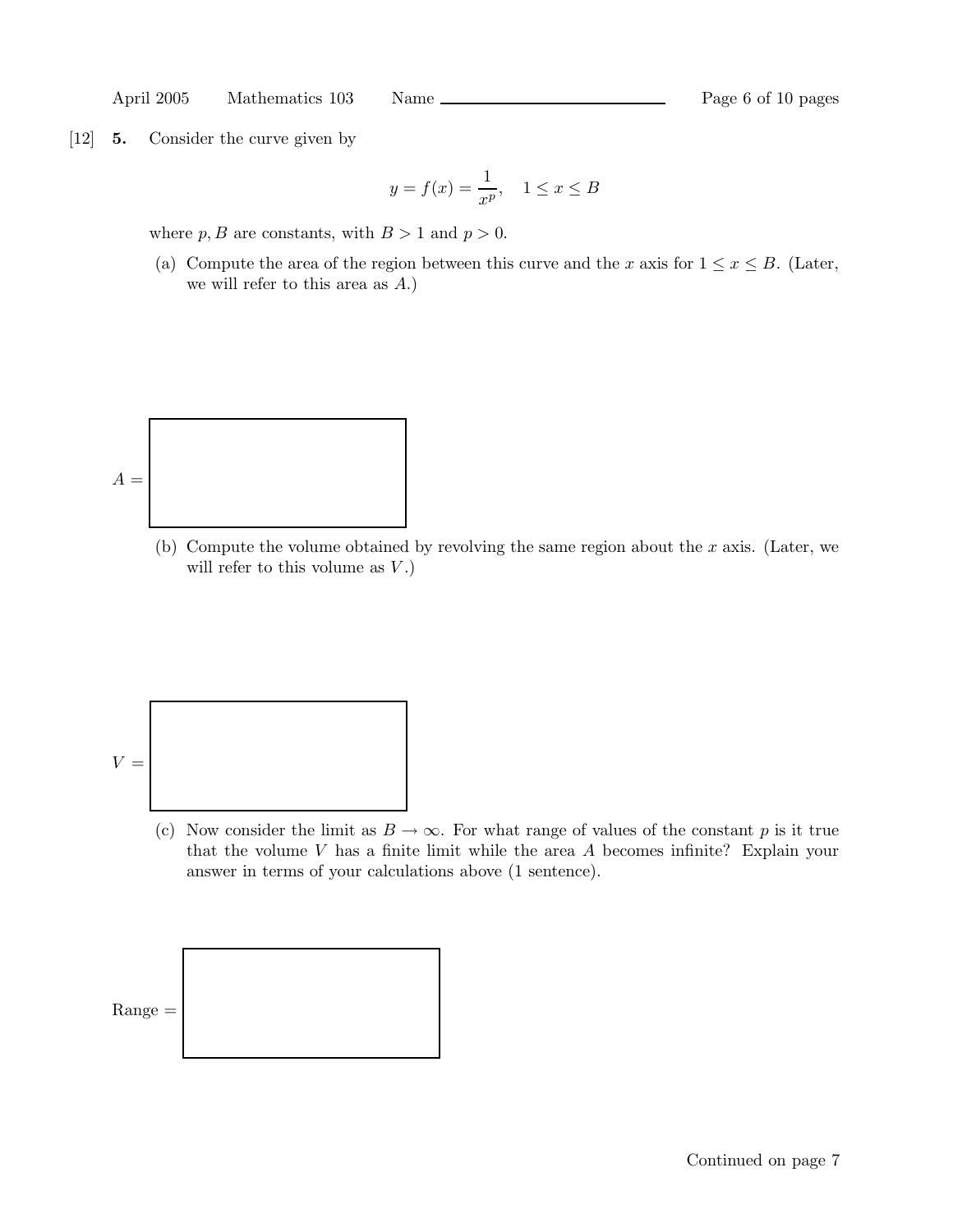- [12] 6. A CT scanner in a hospital is switched on every morning and switched off at night. The scanner has a probability  $q = 0.001$  of failure when the technician turns it on in the morning. (Assume that if it turns on, it will not fail later that day, i.e. treat this as a discrete, event. Also, assume that the failure is independent of age or history of the machine.)
	- (a) What is the probability that the machine will work on days 1 to  $k-1$  and then fail on day  $k$ ?

$$
\boxed{\text{Probability} = \boxed{\color{white} \boxed{\color{white} \text{8.12}}}
$$

(b) Use your result in (a) to find the mean time to failure of this machine, i.e. the expected value of the number of the day on which it first fails. You may find it helpful to use the summation formula

$$
\sum_{k=1}^{\infty} kr^{k-1} = \frac{1}{(1-r)^2} \qquad \text{for } |r| < 1
$$

Mean time to failure  $\equiv$ 

(c) Use the properties of an infinite geometric series to obtain the summation formula given in  $(b)$ .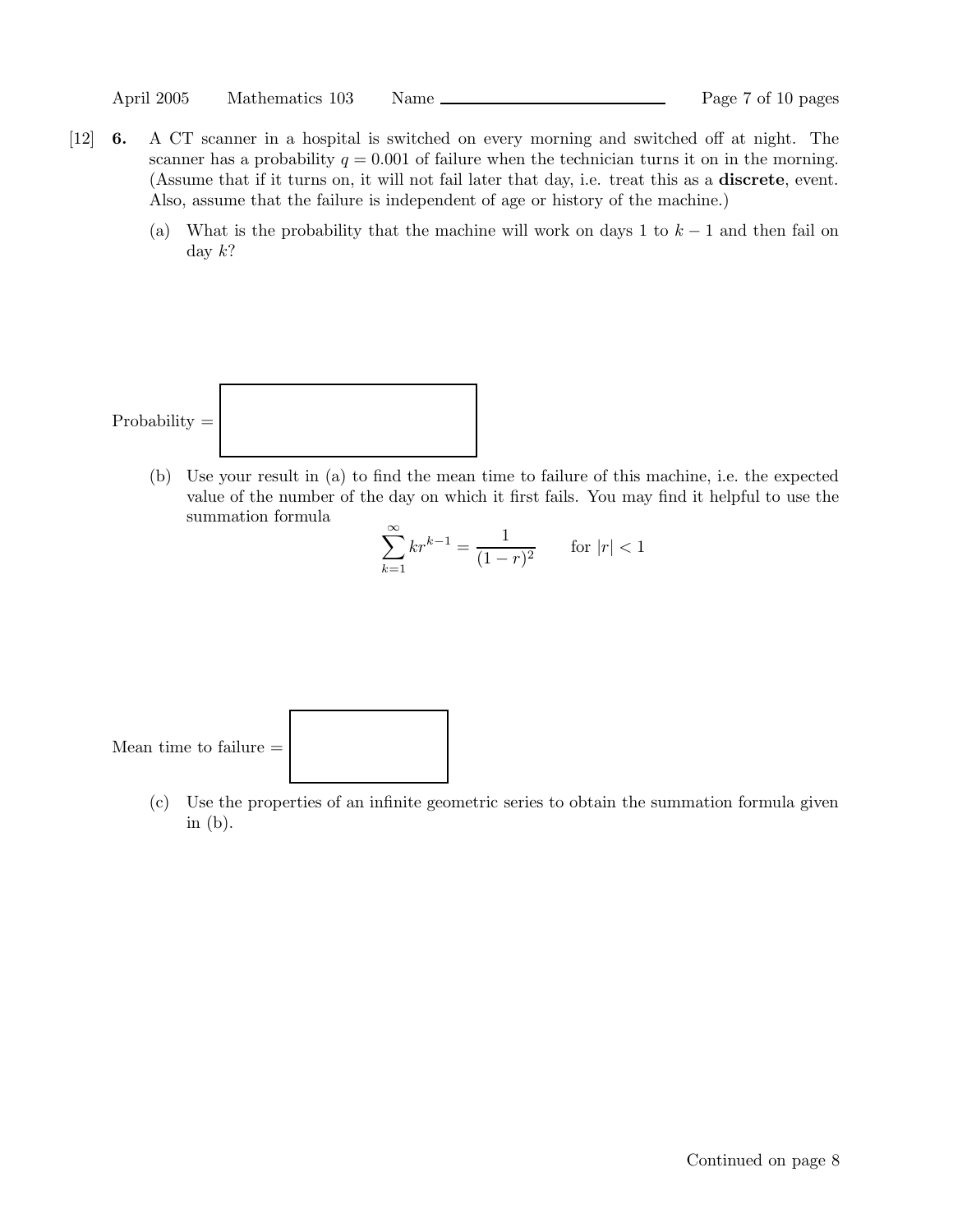| April 2005 | Mathematics 103 | Name |  |
|------------|-----------------|------|--|
|            |                 |      |  |

- [12] 7. Cholera is a disease that can spread through untreated sewage polluting the drinking water supply. Let  $y(t)$  be the fraction of people in a population who have the disease at time t. Assume that in a certain city, the fraction of people who have the disease increases at a rate proportional to the fraction of people who do not yet have the disease. (We will use  $k > 0$  as the constant of proportionality).
	- (a) Write down the differential equation that  $y(t)$  satisfies.



(b) Solve this differential equation, assuming that at time  $t = 0$  the fraction of people who have the disease is  $y(0) = y_0$ , where  $0 \le y_0 \le 1$ .



(c) Use one clear sentence and a simple sketch to explain what happens to the fraction of infected individuals as time goes by.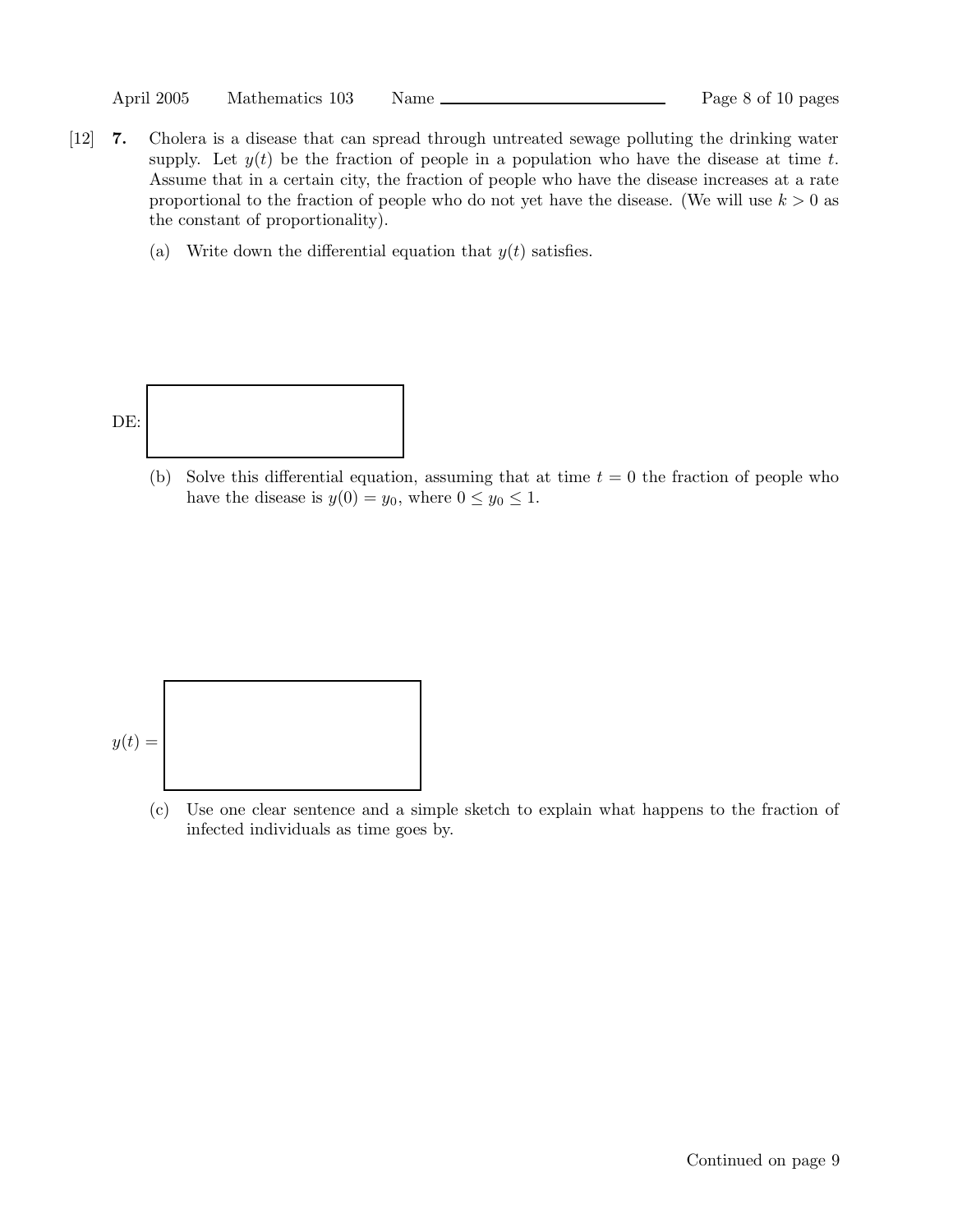| April 2005 | Mathematics 103 | Name | Page 9 of 10 pages |
|------------|-----------------|------|--------------------|
|------------|-----------------|------|--------------------|

## [12] 8. Taylor Series.

(a) Write down the first five terms in a Taylor series expansion of the function  $y = f(x) = e^x$ about  $x = 0$ . (Note: If you remember this series, you are not asked to "derive" it.)

$$
f(x) =
$$

(b) Use the first three terms of this series to find a numerical estimate for the constant e (the base of natural logarithms).



(c) Use the first three terms of this series to find a numerical approximation of the integral shown below:

$$
\int_0^1 e^{-x^2} \, dx
$$

Leave the answer in terms of fractions rather than decimals.

$$
\int_0^1 e^{-x^2} dx \approx
$$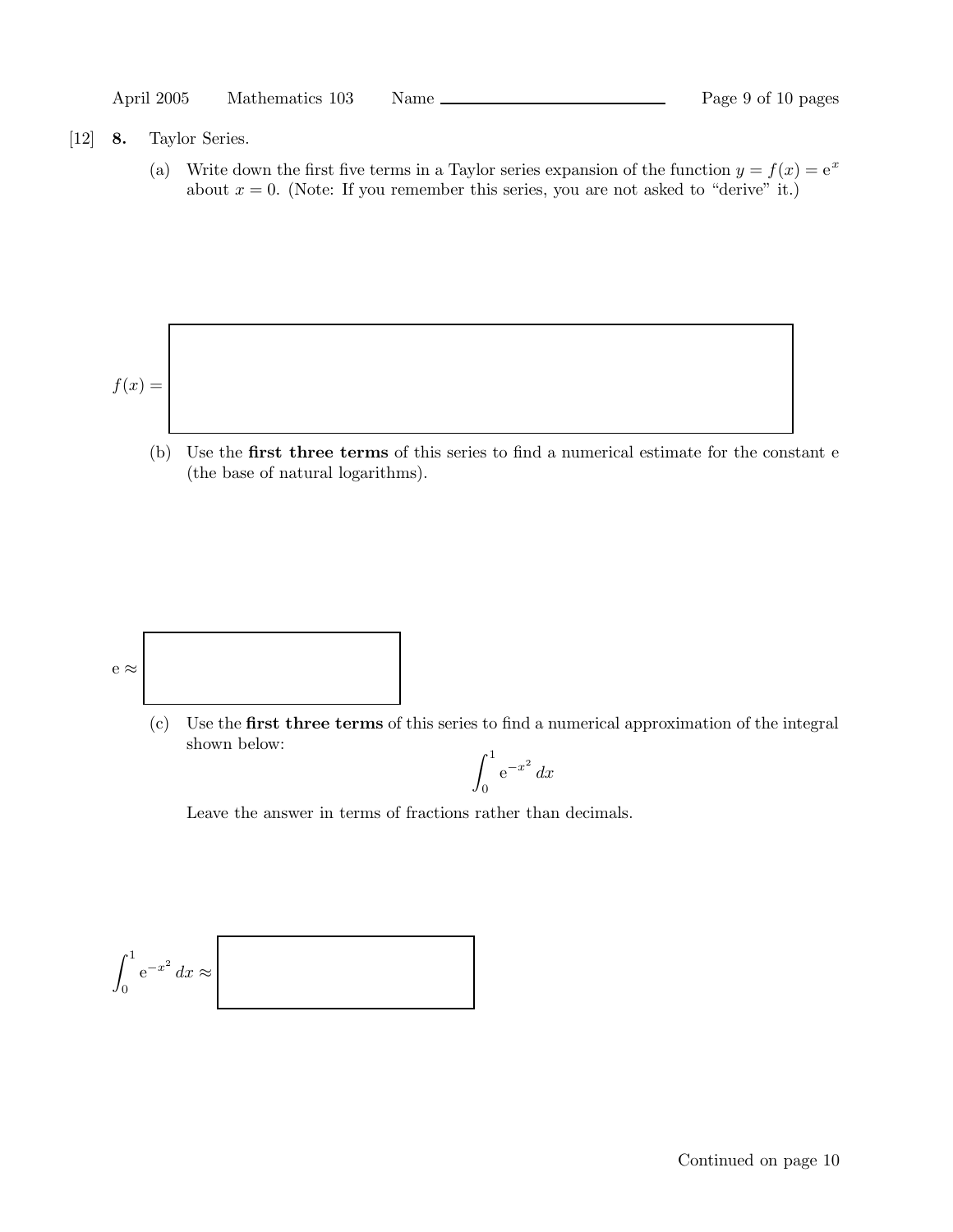# Some useful formulae

$$
\sum_{k=1}^{n} k^{2} = \frac{n(n+1)(2n+1)}{6}
$$

$$
\sum_{k=1}^{n} k^{3} = \frac{n^{2}(n+1)^{2}}{4}
$$

$$
\sin(2x) = 2\sin(x)\cos(x)
$$

$$
\cos(2x) = 2\cos^{2}(x) - 1 = 1 - 2\sin^{2}(x)
$$

$$
\tan^2(x) + 1 = \sec^2(x)
$$